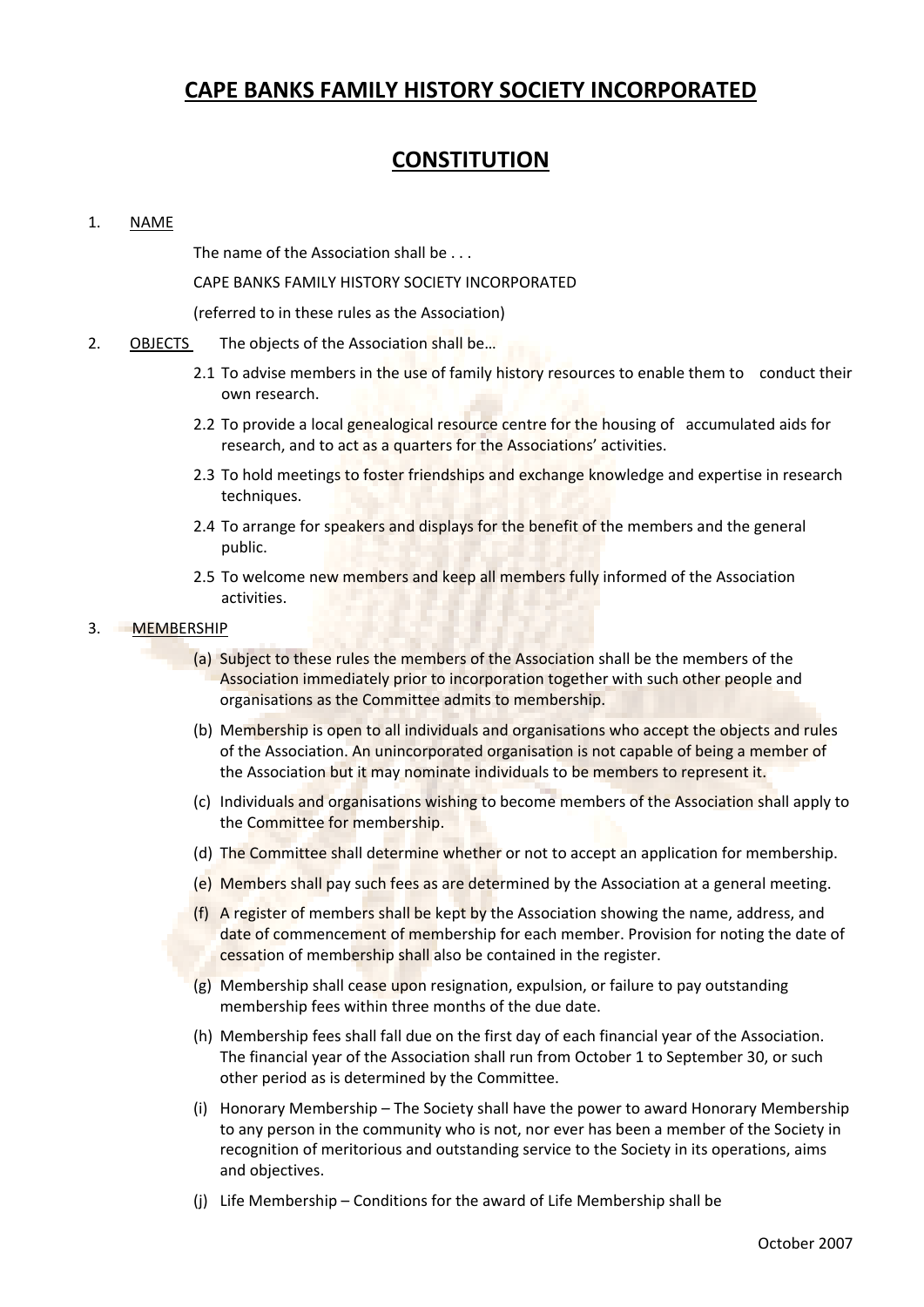- i) that the nominee has been a member of the Cape Banks Family History Society Inc for an unbroken period of ten years.
- ii) that the nominee has mad a significant contribution to the operations, aims, and objectives of the society, this contribution is to be specified in the proposal.
- (k) Life or Honorary Membership shall be proposed and seconded by any two financial members in writing to the Management Committee for ratification. The proposal must be passed by a majority vote at the next Annual General Meeting or at a Special General Meeting for which notice has been given.

#### 4. MEMBERS' LIABILITY

The members of the Association shall have no liability to contribute towards the payment of debts and liabilities of the Association except to the amount of any unpaid membership fees.

#### 5. DISCIPLINING OF MEMBERS

The members of the Association shall be determined by the Committee.

Anyone who wishes to appeal against a decision refusing membership, expelling them from membership, or otherwise disciplining them, may do so at the next general meeting of the association.

### 6. MANAGEMENT - BY COMMITTEE

- (a) The Association shall have its affairs controlled and managed by the office-bearers and other members known as the committee.
- (b) The office-bearers shall be a PRESIDENT, VICE-PRESIDENT, SECRETARY and TREASURER. There shall be up to nine other members of the committee.
- (c) The office-bearers and other members of the committee shall be elected at each Annual General Meeting. Any casual vacancy occurring in the Committee may be filled by a member appointed by the Committee.
- (d) Each member of the committee shall hold office from the date of their election or appointment until the next Annual General Meeting.
- (e) Retiring Committee members are eligible for re-election.
- (f) The Committee shall meet as often as necessary to conduct the business of the Association and not less than once in each month.
- (g) (g) The quorum for meetings of the Committee shall be one half the number of Committee members elected at the previous Annual General Meeting.
- (h) Notice of Committee meetings shall be given at the previous Committee meeting or by such means as the Committee shall decide upon.
- (i) A member of the Committee shall cease to hold office upon resignation in writing, removal as a member of the Association, or absence from three successive Committee meetings without approval by the Committee.
- (j) The Committee may function validly provided its number is not reduced below the quorum. Should Committee members fall below the quorum the remaining Committee members may act only to appoint new Committee members.
- (k) Questions arising at any meeting of the Committee shall be decided upon by the majority of votes of those present. In case of equality of votes the person appointed to chair the meeting shall have a second casting vote.
- (l) If within half an hour of the time appointed for a Committee meeting a quorum is not present, the meeting shall be dissolved.
- (m) Additional meeting of the Committee may be convened by the President or any two members of the Committee.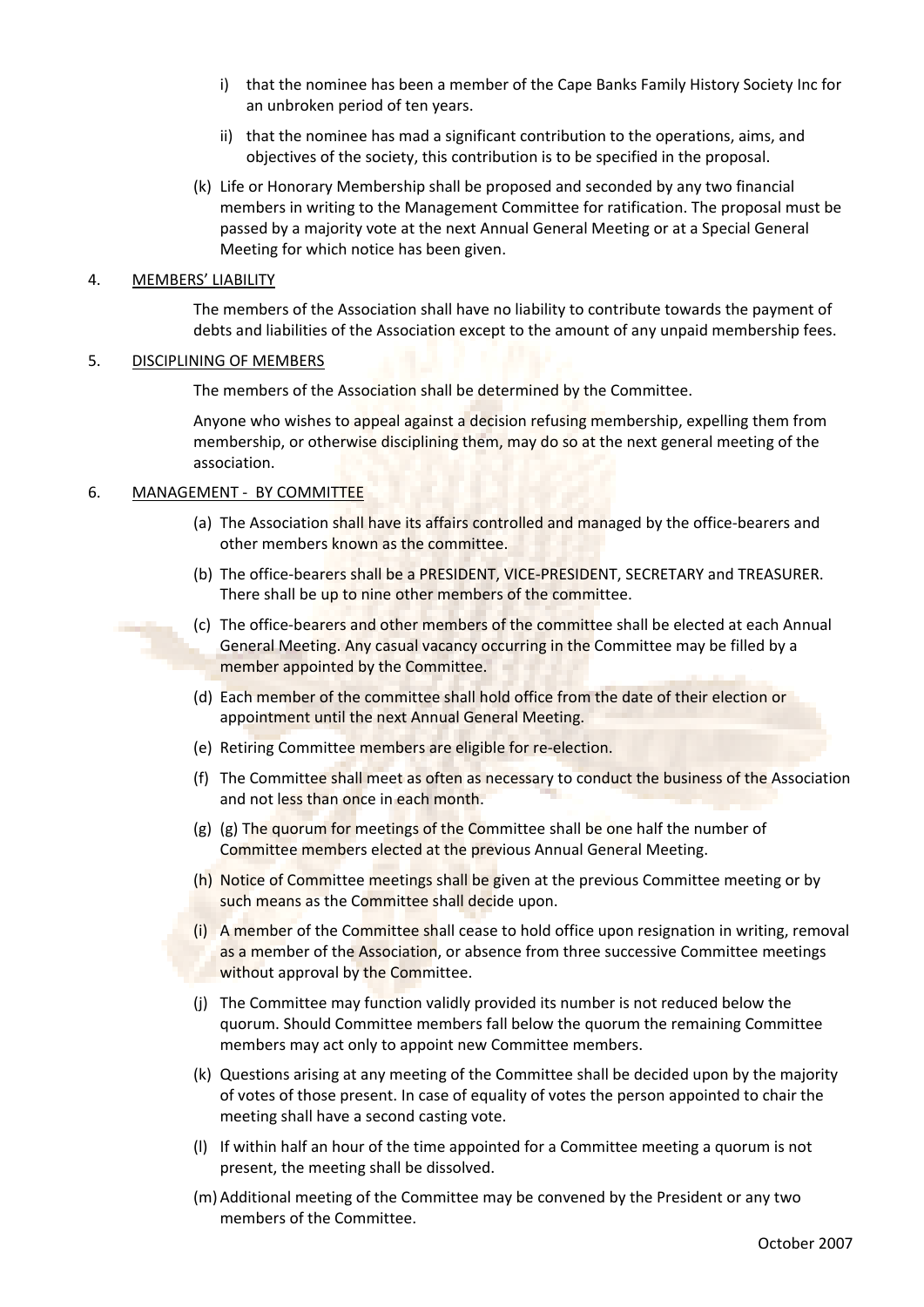#### 7. GENERAL MEETINGS

- (a) An Annual General Meeting of the Association shall be held each year within six months from the end of the financial year of the Association (except the first Annual General Meeting which shall be held within two months from the end of the first financial year and within eighteen months of incorporation.)
- (b) The Committee may, whenever it thinks fit, convene a Special General Meeting of the Association. A Special General Meeting must be convened by the Committee within three months of receiving a written request to do so from at least five per cent of the membership of the Association.
- (c) At least fourteen day's notice of all general meetings and notices of motion shall be given to members. In the case of general meetings where a special resolution is to be proposed, notice of the resolution shall be given to members at least twenty-one days before the meeting.
- (d) In the case of the Annual General Meeting the following business shall be transacted...
	- i) confirmation of the minutes of the last Annual General Meeting and any recent Special General Meeting.
	- ii) receipt of the Committee's report upon the activities of the Association in the last financial year.
	- iii) election of office-bearers and other members of the Committee.
	- iv) receipt and consideration from the Committee which is not misleading and gives a true and fair view for the last financial year of the Association's
		- income and expenditure
		- assets and liabilities
		- mortgages, charges, and other securities
		- trust properties
- (e) The quorum for a general meeting shall be five members present in person. If within half an hour of the time appointed for a general meeting a quorum is not present, the meeting shall be dissolved.
- (f) Voting at general meetings shall be by a show of hands unless a secret ballot is demanded. Decisions shall be made by a simple majority vote except for those matters which must be decided by special resolution where a three quarter majority is required.
- (g) All votes shall be given personally and there shall be no voting by proxy.
- (h) In the case of an equality of votes the person appointed to chair the general meeting shall have a second or casting vote.
- (i) Nominations for candidates for election as office-bearers or other Committee members may be made at the Annual General Meeting or in such other ways as may be determined by the Association at a general meeting.
- (j) Written notice of all general meeting shall be given to members either personally or by post.

#### 8. OFFICE BEARERS

- (a) The President, or in the President's absence, the Vice-President, shall act as chairperson at each general meeting and Committee meeting of the Association.
- (b) If the President and Vice-President are absent from a meeting or unwilling to act, the members present at the meeting shall elect one of their number to act as chairperson.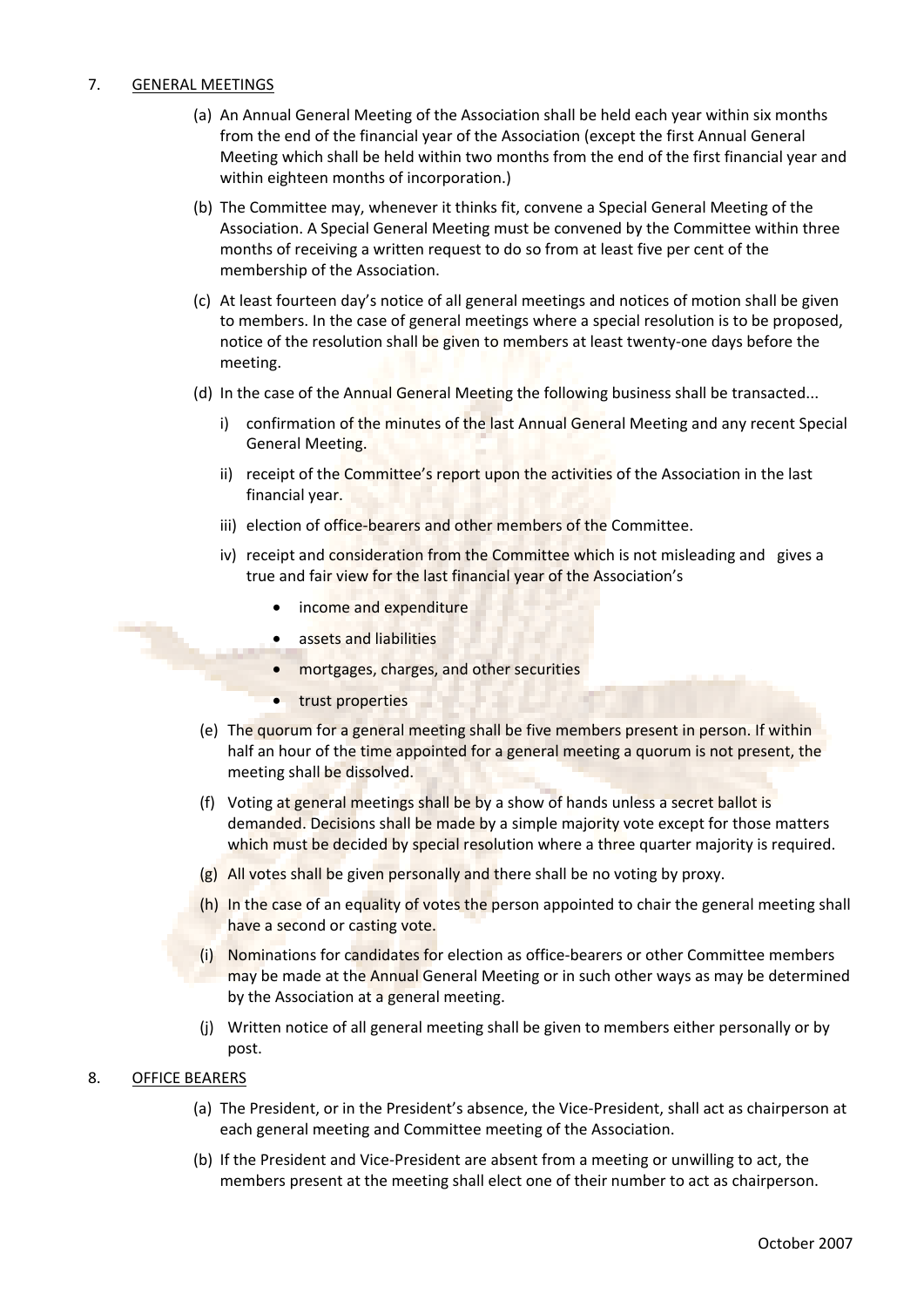- (c) The Secretary shall ensure that records of the business of the Association including the rules, register of members, minutes of all general and Committee meetings, and a file of correspondence are kept. These records shall be available for inspection by any member and shall be held in the custody of the Secretary.
- (d) The Treasurer shall ensure that all money received by the Association is paid into an account in the Association's name. Payments shall be made through a petty cash system or by cheque signed by two signatories authorised by the Committee. Major or unusual expenditures shall be authorised in advance by the Committee or a general meeting.
- (e) The Treasurer shall ensure that correct books and accounts are kept showing the financial affairs of the Association. These records shall be available for inspection by any member and shall be kept in the custody of the Treasurer.

# 9. SPECIAL RESOLUTIONS

- (a) A special resolution must be passed by a general meeting of the Association to effect the following changes.
	- i) a change of the Association's name;
	- ii) a change of the Association's rules;
	- iii) a change of the Association's objects;
	- iv) an amalgamation with another incorporated body;
	- v) to voluntarily wind-up the Association and distribute its property;
	- vi) to apply for registration as a Company or Co-operative.
- (b) A special resolution shall be passed in the following manner...
	- i) A special resolution must be sent to all members advising that a general meeting is to be held to consider a special resolution.
	- ii) The notice must give details of the proposed special resolution and give at least twenty-one days notice of the meeting.
	- iii) A quorum must be present at the meeting.
	- iv) At least three quarters of those present must vote in favour of the resolution.
	- v) In situations where it is not possible or practicable for a resolution to be passed as described above, a request may be made to the Corporate Affairs Commission for permission to pass the resolution in some other way.

### 10. PUBLIC OFFICER

- (a) The Committee shall ensure that a person is appointed as Public Officer
- (b) The first Public Officer shall be the person who completed the application for incorporation of the Association.
- (c) The Committee may at any time remove the Public Officer and appoint a new Public Officer provided the person appointed is 18 years of age or older and a resident of New South Wales.
- (d) The Public Officer shall be deemed to have vacated the position in the following circumstances . . .
	- i) death;
	- ii) resignation;
	- iii) removal by the Committee or at a general meeting;
	- iv) bankruptcy or financial insolvency;